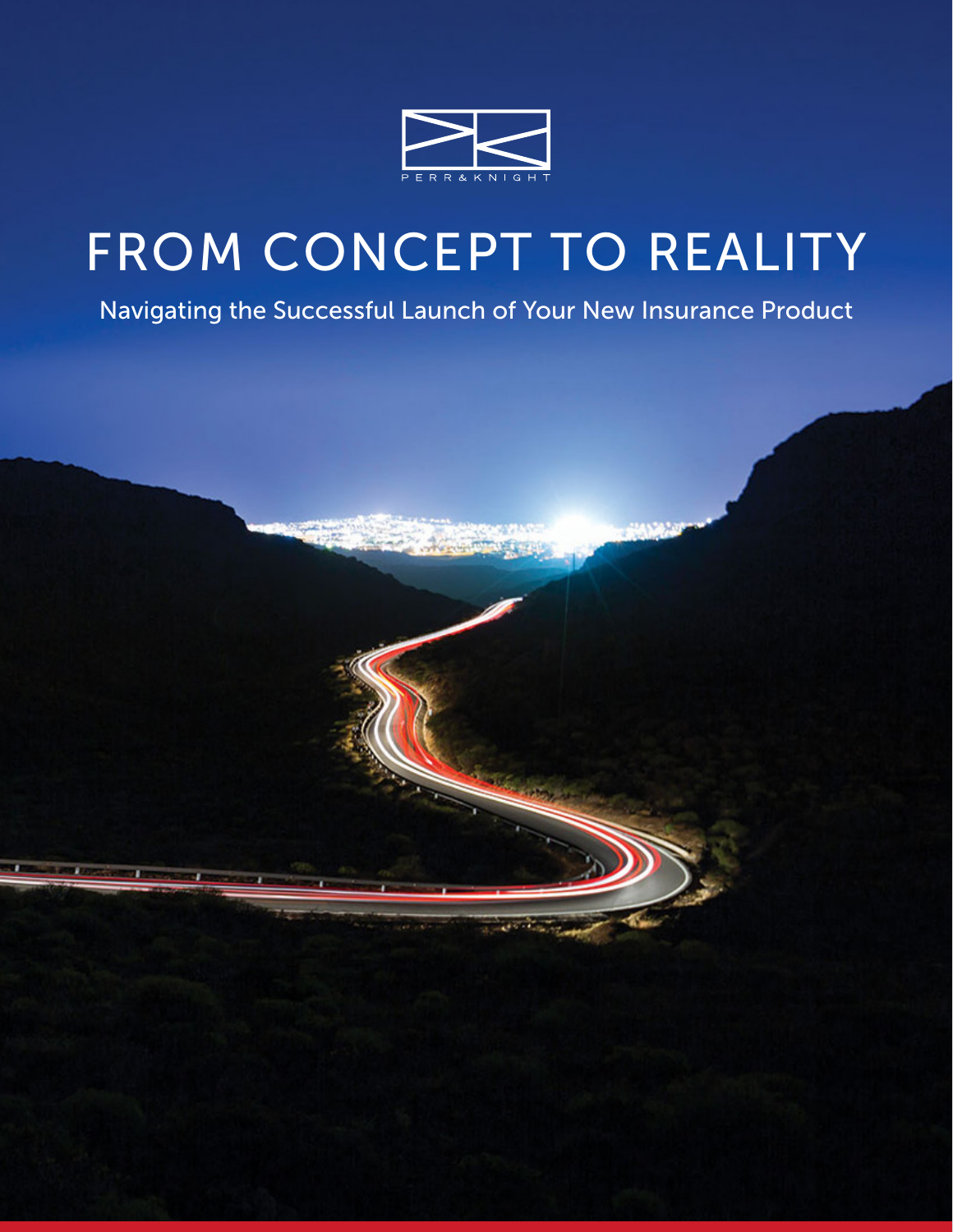Technology's growing influence, changes in consumer behavior, and continuous advancements in data collection and analytics have resulted in many exciting opportunities for never-before-seen insurance products. But your big idea is only half of the equation. Do you have the expertise to avoid the many pitfalls that can stall even the smartest concepts? Or are you unsure of where to begin?

Whether you're an established carrier or you are entirely new to the insurance market, Perr&Knight is your first stop and primary resource to convert your idea into a competitive, compliant and profitable product.

#### Who can benefit from Perr&Knight's expertise?

- » New Insurance Entity Startups
- » Insurance Agents and Agencies
- » Program Managers
- » Captive Insurers
- » InsurTech Firms
- » Insurance Companies
- » Managing General Agents (MGAs) and Underwriters (MGUs)
- » Insurance Entrepreneurs

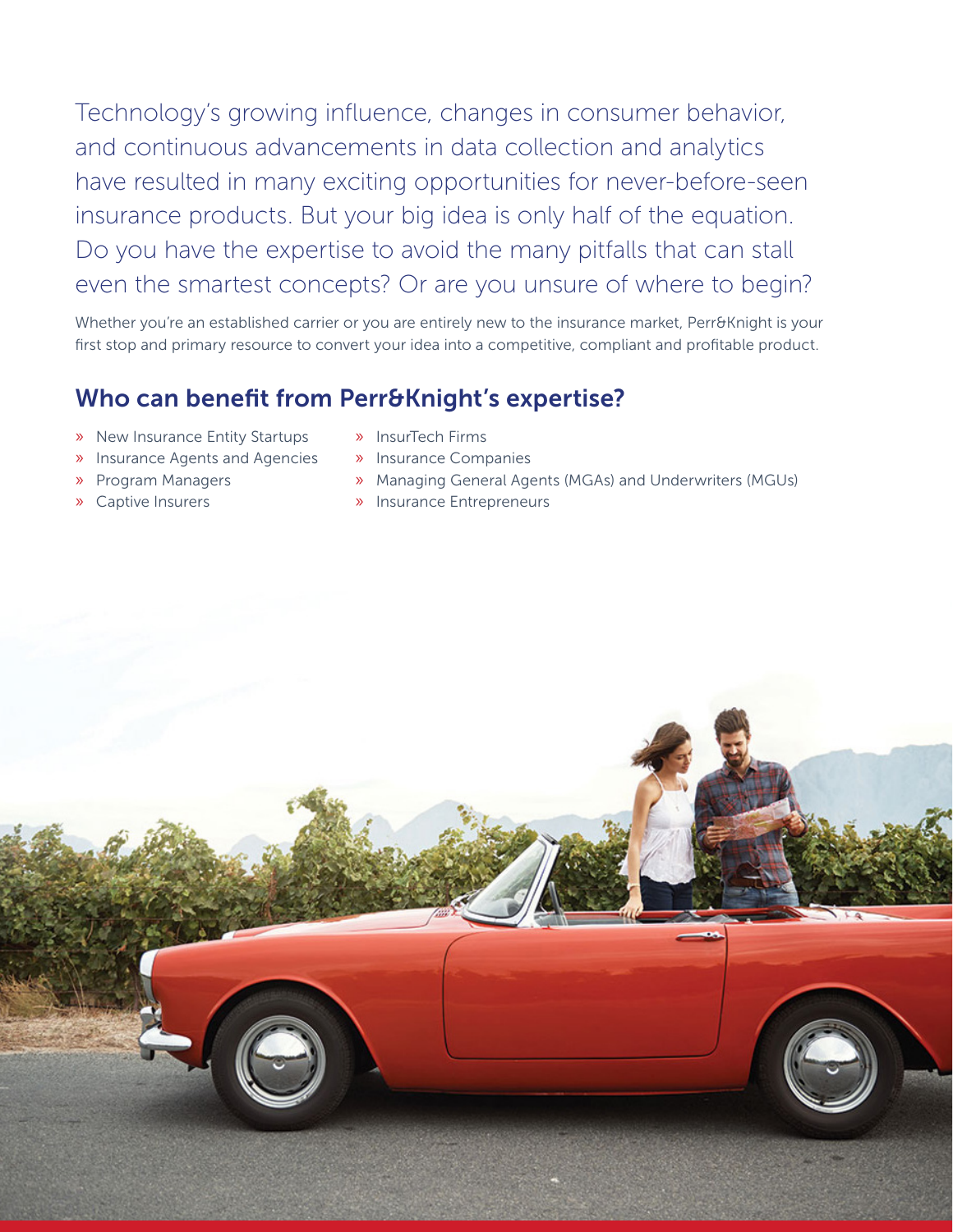# Streamline your process by partnering with a single resource.

Like a general contractor for insurance services, Perr&Knight is your A-to-Z partner for new product development.

We provide insight and support for all aspects of product development, rollout, and continuation. Either in-house or through our carefully-vetted network, we help you handle every step of bringing your insurance idea to life.

#### Product Development & Expansion

Whether you are a traditional insurance provider or an emerging startup, thoughtfully developing your product will save you time and resources at every stage. Perr&Knight's skilled actuaries and consultants possess decades of experience navigating the following key areas that are vital to new product launch:

- » Market Analysis
- » Company Licensing
- » Product Design & Pricing
- » Compliance Review
- » State Filings

#### Product Maintenance

After you release your product, you must proactively maintain it. Our teams' deep expertise in the frequently changing market and ever-challenging regulatory environment help your products stay compliant and competitive.

- » Competitor Monitoring
- » Producer Licensing & Appointments
- » Rate Level Reviews
- » Predictive Analytics
- » State Filings
- » Statistical Reporting
- » Technology Support

#### From Our Network

We will connect you to our network of trusted service providers whose lengthy industry experience brings valuable insight and professionalism to your product.

- » Insurance/Reinsurance Paper
- » Business Plan
- » Business Process Outsourcing
- » Underwriting
- » Systems
- » Claims
- » Accounting/Legal
- » Banking/Private Equity
- » Premium Finance
- » Managing General Agent Agreements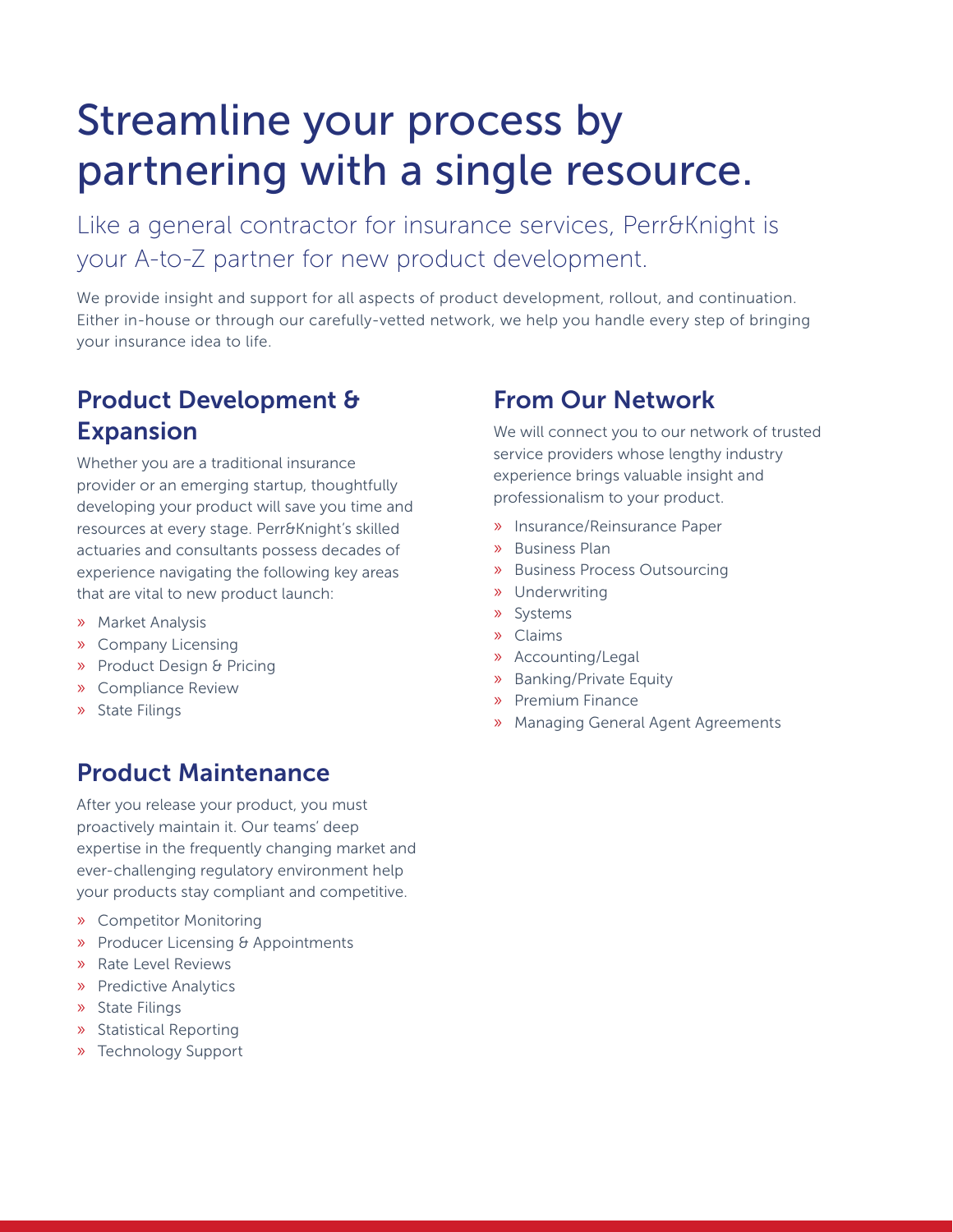## New insurance product development framework questions

After the initial concept brainstorm, you must begin to address many important components to successfully bring your insurance product to market. Here are a few topline questions you should be ready to answer as you start down the road:

- » What type of insurance will your product provide?
- » What is the target market?
- » What triggers a claim under your product?
- » Who are your competitors?
- » Do you want to write in the admitted or alternative market?
- » Do you plan to retain risk or cede it off?
- » Have you considered the structure of the product?
- » What is your projected premium volume?
- » In which states will you offer this product?

Perr&Knight provides intelligence, expertise and advice to help you lock in answers to the above questions, as well as every other detail that arises as your product advances from concept to reality.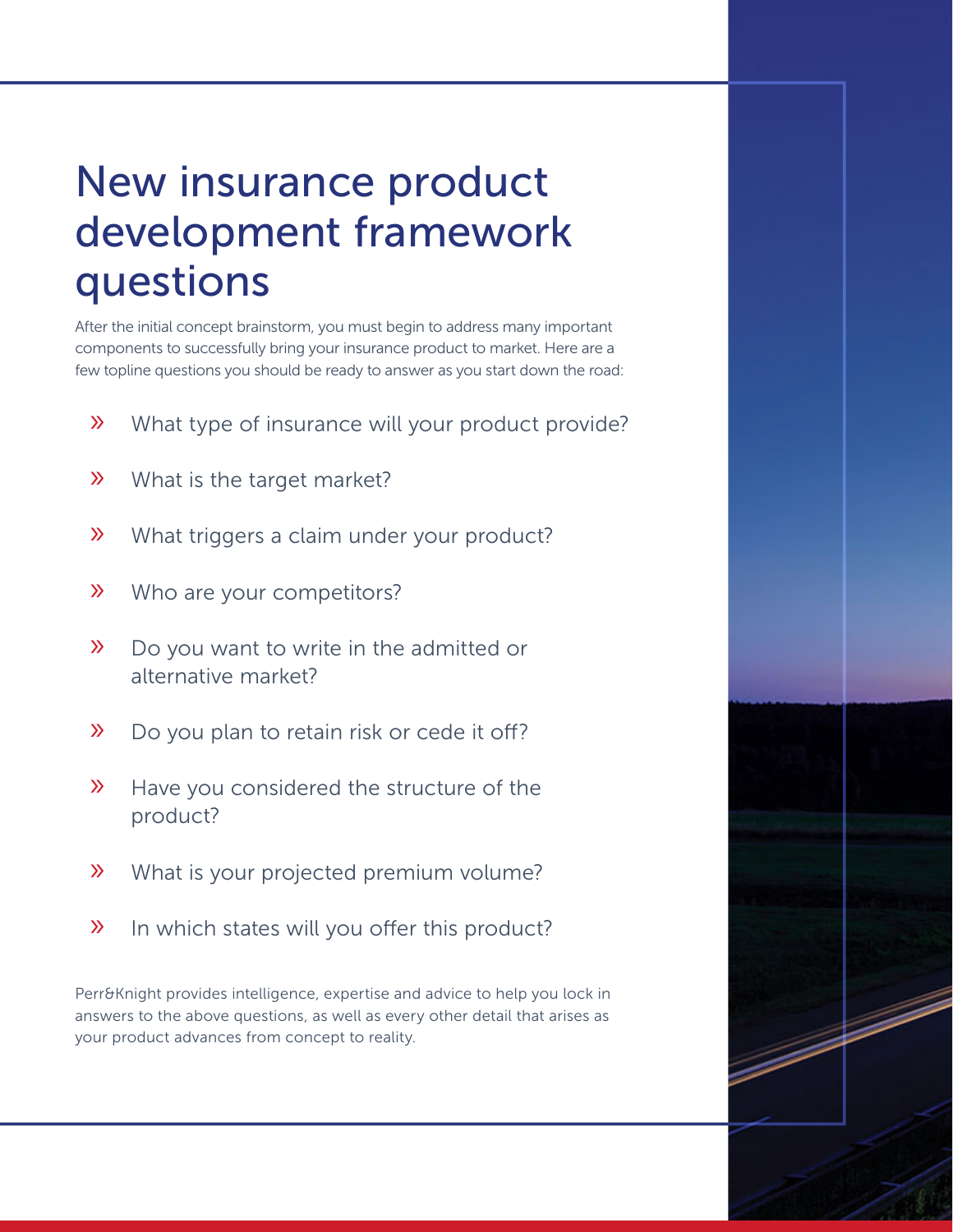## New product development workshops: prep work that pays off.

Put in the time–ahead of time–to make sure your insurance product will be viable and profitable.

Schedule a remote or on-site workshop with our actuaries and insurance experts to examine your product from all angles before you fully invest.

Our one- or two-day workshops include: analysis of your business plan, review of your insurance entity formation options, discussion of your core insurance operations, including competitor monitoring, ratemaking, company licensing, policy issuance and management, claims management & loss control, compliance issues, operational staffing, and more.

You will emerge with a greater understanding of your product's strengths and vulnerabilities–and a strategy to address each.